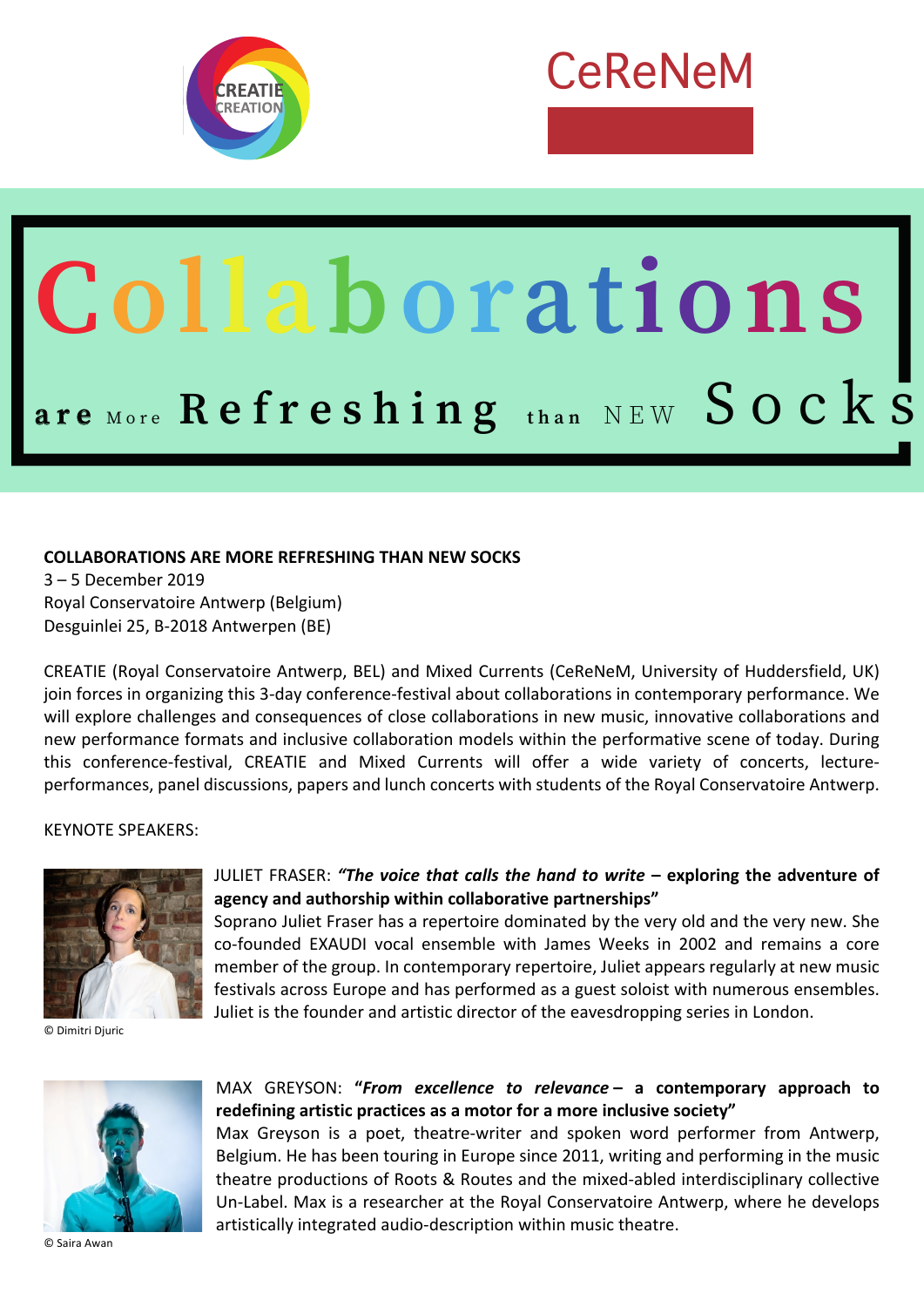# INTERNATIONAL PANEL GUESTS:

Patricia Alessandrini (Stanford University), Tanja Erhart (Candoco), Sam Hayden (Trinity Laban Conservatoire of Music), Jessie Marino (composer/Ensemble Pampelmousse), Charlie Sdraulig (Stanford University).

# DAY 1, DECEMBER 3rd 2019

# *Collaboration – what is it and why do we do it?*

'Collaboration' is something of a buzzword in contemporary music, but how clear are we, as a community and as individuals, about what it means? An interrogation of the term leads to an investigation of the composerperformer and performer-performer relationships, of the multifarious models for fruitful collaborative (and non-collaborative) partnerships, of authorship issues and of what might motivate us to embark upon collaboration at all.

Are collaborative projects necessarily better/enriching/more innovative?

What might we be sacrificing when we idealise collaborative partnerships?

Does collaboration lead to an equitable sharing of the cultural capital?

How can a redefining of our creative roles within a collaborative relationship lead to a greater flexibility and equitability in the realms of remuneration and authorship?

#### DAY 2, DECEMBER 4<sup>th</sup> 2019

# *Innovative collaborations and new performance formats*

New and experimental performance formats demand innovative collaborations providing a platform to generate original roles and relationships. From the gathering of the individual's contributive input, to the assembling and amalgamation of collaborative interactions, the alliance forms a new artistic object, a tool, to be further used by future creators.

What environments promote innovative collaborations and/or how do inventive collaborations change the artistic landscape?

To what extent do these original collaborative relationships challenge existing roles and foster new skill sets? In such specific innovative collaborative projects, how may the process encourage new methods of communication for the transfer of knowledge?

#### DAY 3, DECEMBER 5<sup>th</sup> 2019

#### *Inclusive collaborations in contemporary performance*

The concept of collaborating should be a textbook example of uniting performers, creators, thinkers, curators and audience. In reality women, non-cis identifying people (M/F/X), people of colour and people with disabilities are still being underrepresented on stage and neglected in the audience, unless specifically targeted (and therefore labeling) events are being organized. Why do inclusive performances still demand such an effort in the contemporary performative scene?

What are possible methodologies and challenges to change the aesthetic of contemporary performances into an aesthetic of access?

How can concert houses, theatre and dance halls contribute to a more diverse, inclusive and therefore representative, programming?

What is the responsibility of the artists themselves to promote and further the accessibility of their art to underrepresented target groups?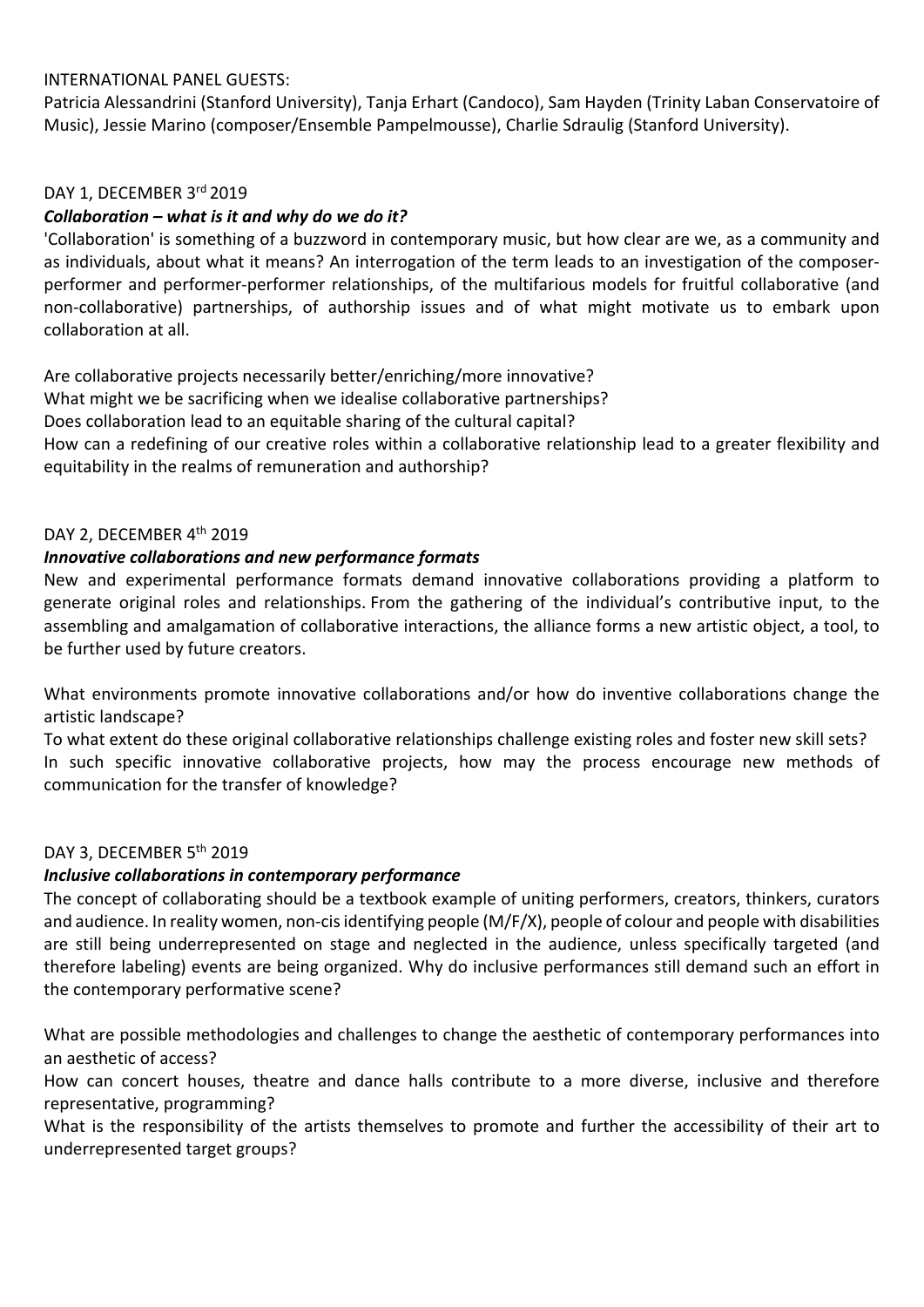# CALL FOR CONTRIBUTIONS:

We invite to send proposals that critically deal with collaborations in contemporary performance. We especially encourage proposals by women, non-cis identifying people (M/F/X), people of color and people with disabilities, who are active in the present-day performance scene.

# FORMAT

For the presentations in the form of a **paper**, please submit an abstract (200 words) containing:

- Purpose of the research and its importance to the field
- Description of the proposed approach

Duration of the presentation should be within 20 minutes

For the presentations in the form of **performance-lecture**, please submit an abstract (200 words) including:

- Description of the performance-lecture and connection to the research
- List of technical requirements
- A link to video (ideally) or (at least) audio documentation

Duration of the performance-lecture should be within 30 minutes

DEADLINE FOR PROPOSALS:

**15th of June 2019**, to be submitted at **ine.vanoeveren@ap.be**

Abstracts should be submitted as PDF attachments. Include the name of the presenter(s), institutional affiliations, a biography and contact information. Notification of acceptance will arrive by July 15, 2019.

Registration opens on July 15th, 2019.

ORGANISING INSTITUTIONS:



Starting from a creating perspective, which can include music, drama, spoken word or dance, **CREATIE** encourages researchers to think outside the familiar boundaries of their own discipline: other cultures, a variety of performative disciplines, new media forms, exciting locations, inclusive tools or cutting-edge technology. We support researchers in their quest for brand new performances, exhibitions, video-installations, compositions, websites, etc…

CREATIE focuses on contemporary creations within and over the different artistic disciplines and has the goal to be a pioneer in contemporary arts education.



**Mixed Currents** is a collaborative research project aiming to further understand the contemporary performers', composers' and musical instrument's roles, and create new situations in which they can switch their identities. Initiated by five CeReNeM doctoral students – Linda Jankowska, Dejana Sekulic, Irine Røsnes, Pablo Galaz and Colin Frank – the group's focus is on cultivating a collaboratively exploratory spirit and nourishing individual expert contributions.

Mixed Currents creatively fuses old/new, acoustic/electronic, and analog/digital instruments. We explore a non-hierarchical ensemble direction that grows into our creative practice as a group.